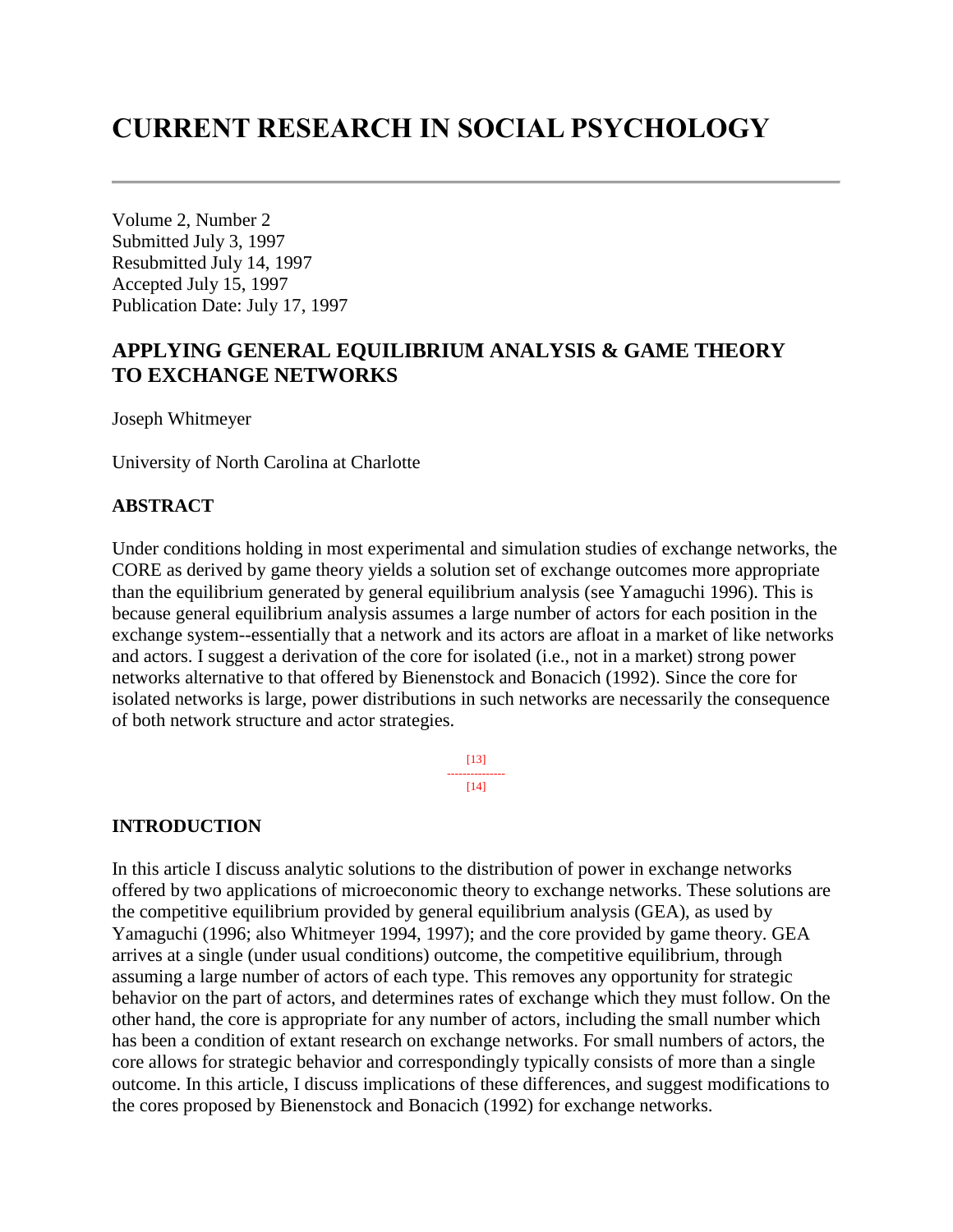Note that here I am concerned only with EXCLUSIONARY networks--that is, where "actors with two or more relations cannot exchange in one or more of their relations" (Markovsky et al. 1993), thus power differences are created by (potential) exclusion of actors from exchange. This is also the principal focus of Yamaguchi (1996) and Bienenstock and Bonacich (1992).

### **GENERAL EQUILIBRIUM ANALYSIS**

General equilibrium analysis (GEA) is arguably THE fundamental tool of microeconomics (Weintraub 1985). In its simplest form it is applied to exchange systems involving only consumers and not producers. That is, it is applied to systems which consist only of a set of actors and a set of goods. Actors have preferences concerning those goods and begin with initial allocations of goods. GEA makes one behavioral assumption, that actors will choose more preferred bundles of goods over less preferred bundles. These characteristics are true also of exchange networks as they have been studied.

Yamaguchi (1996) makes a signal contribution to the study of exchange networks by showing a way to apply GEA to determine power distributions in certain types of exchange networks. He does this through two innovations. First, he assumes that the interests of actors--the elements of their utility functions--are in (exchange with) other actors, rather than in goods possessed by other actors. Second, he captures the distinction between negatively connected and positively connected networks by allowing alternative exchange partners to be substitutes and complements, respectively. He notes that his method may not be applicable to positively connected networks involving transfer of material resources. (See Note 1.) Yamaguchi compares the results of his use of GEA to experimental and simulation results for exchange networks, and finds that it does not do too badly.

GEA also makes assumptions about actor preferences, which are embodied in the form of a utility function. Most results of GEA rest on the assumption that utility functions are concave. That is, actors are characterized by declining marginal utility: the more of a good an actor has, the less valuable each additional unit of that good is to the actor (see Hildenbrand and Kirman 1988; Weintraub 1985). The Cobb-Douglas utility function used by Coleman (1990) is concave. Yamaguchi's (1996) modification of that utility function is concave (see equation (6) on p. 314) until the elasticity of substitution  $s =$  infinity, when the utility function becomes linear. This last limiting case  $(s = \text{infinity})$  is the most appropriate comparison for experimental and simulation studies of exclusionary networks, since no published study of exclusionary networks has embodied declining marginal utility.

> [14] --------------- [15]

Given these assumptions, GEA yields what are called COMPETITIVE EQUILIBRIA- redistributions of resources such that there is no excess demand for any good. Under the above assumptions the number of competitive equilibria is finite, and indeed there is typically but one competitive equilibrium (see Hildenbrand and Kirman 1988; Weintraub 1985). GEA also specifies a value (or price) for each good at competitive equilibrium. Actors' relative power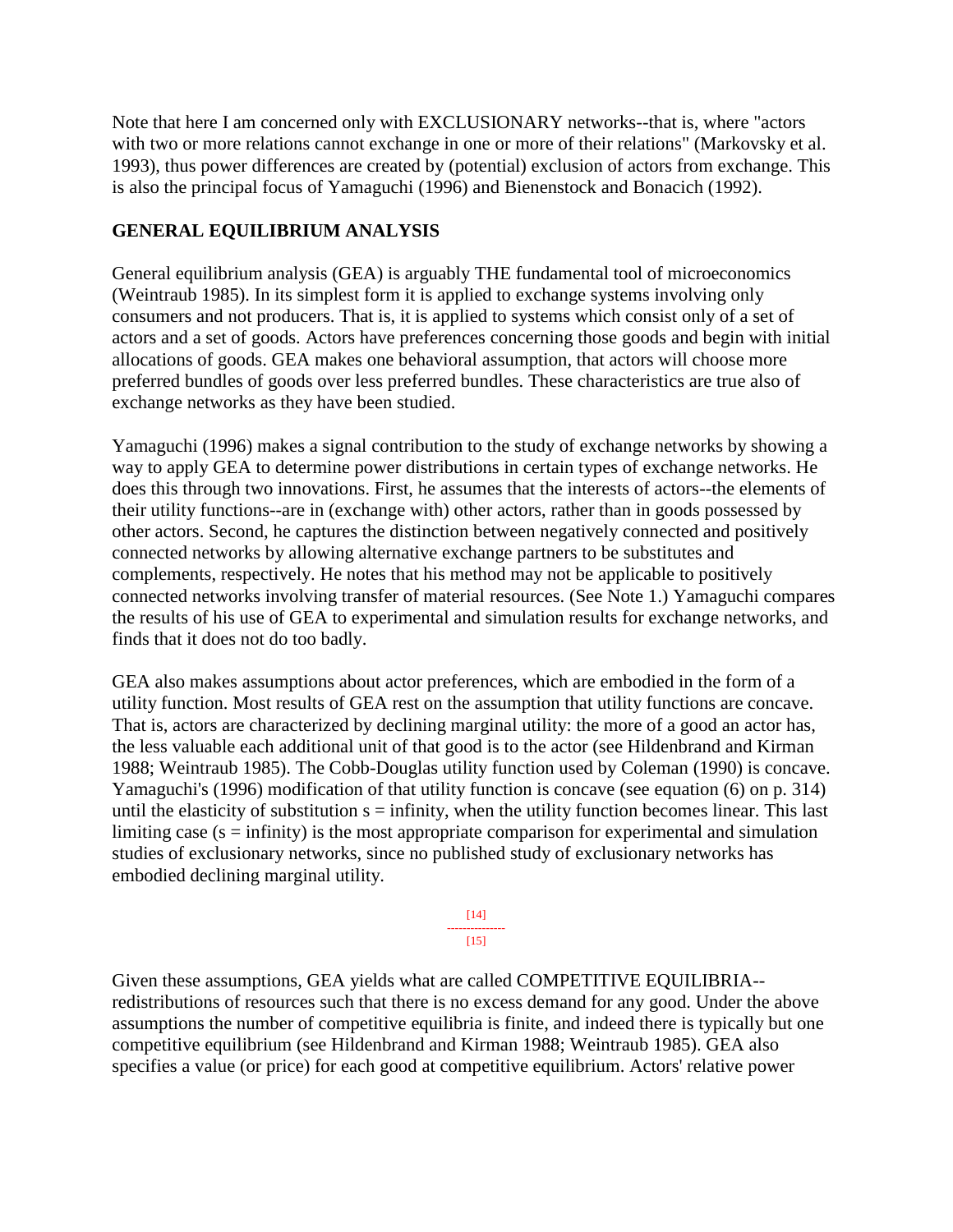therefore may be measured as their proportional control over value at equilibrium (Coleman 1990).

However, to derive a competitive equilibrium, GEA and therefore Yamaguchi (1996) make one critical assumption which is vastly different from the conditions of experimental and simulation studies of exchange networks. GEA assumes a large number of actors of each type--i.e., with a given distribution of preferences and initial allocation of resources--in the system. The number must be large enough so that the behavior of any single actor makes no appreciable difference to the outcome. In other words, actors are PRICE-TAKERS not PRICE-MAKERS (Hildenbrand and Kirman 1988).

When the number of actors of one or more types is small, on the other hand, the situation is different. Some, perhaps all, actors are PRICE-MAKERS. That is, they can affect outcomes by their behavior. Correspondingly, there is no single equilibrium nor finite number of equilibria. Rather, there is a range of possible solutions or distributional outcomes, referred to as the CORE. The core consists of all those solutions that cannot be improved upon by any coalition of actors, including individual actors and the set of actors as a whole. As the number of actors of each type increases the core shrinks until it is simply the competitive equilibrium (Hildenbrand and Kirman 1988; Coleman 1990).

It may be useful to elaborate on the relationship between the core and the competitive equilibrium, since it has important implications for exchange networks. Imagine two people alone on a desert island: Agnes, who has widgets for sale, and Betsy, who wants to buy widgets. Agnes has some minimum price she will accept for so many widgets; otherwise she will keep them for herself. Betsy has a maximum price she will pay for so many widgets; otherwise she will do without them. In between those minimum and maximum prices, any exchange outcome is possible. The exchange that results will depend on the bargaining process, thus on strategic behavior by the actors. For example, Agnes may pretend her minimum price is higher than it really is, and so forth. The set of possible exchange outcomes is the core. Clearly, it consists of a large set of outcomes--infinite, if goods are measured continuously--within a certain range.

Now suppose we add more widget-sellers and more widget-seekers (identical to Agnes and Betsy, respectively). Each time we add one more seller and buyer each, the core shrinks. That is, the range of possible exchange outcomes decreases. This is because of the possibility of cooperative reallocations between widget-sellers and between widget-buyers. As the number of sellers and number of buyers approach infinity, under usual assumptions, the core shrinks to a single exchange outcome, the competitive equilibrium (see Hildenbrand and Kirman 1988 for extended discussion and mathematical proof). It is important to note that this single point competitive equilibrium is not an average over the many sellers and buyers. Rather, it is a set exchange outcome, typically conveyed by a set price, that every buyer who buys and every seller who sells is forced to accept. There remains no scope for strategic behavior.

--------------- [16]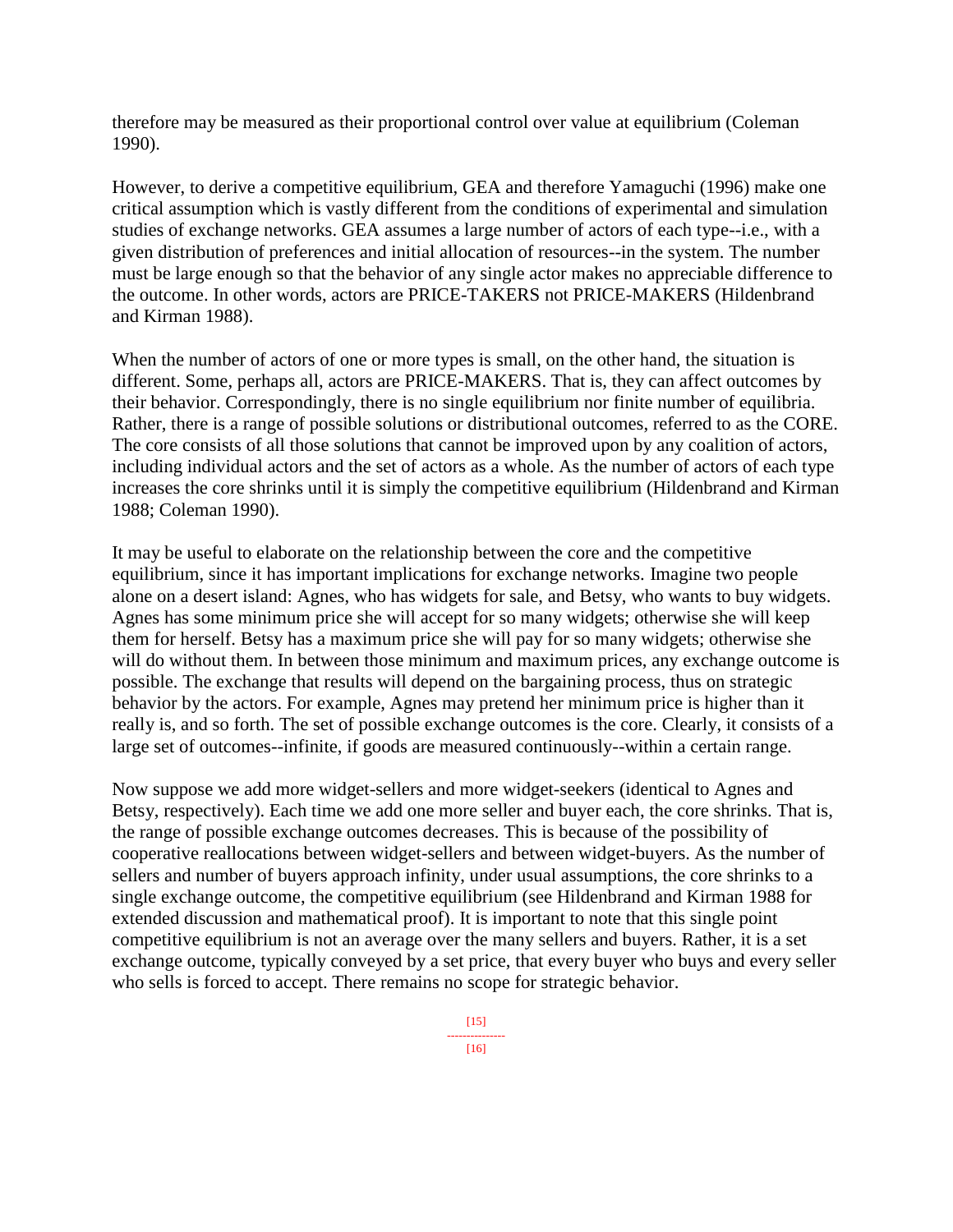The core contains the competitive equilibrium, but typically includes a much broader range of solutions, especially with a minimal set of actors. Moreover, there is no reason to expect the competitive equilibrium as a most likely solution or central tendency within the core. That will depend on the particular situation, the particular actors, and the particular behaviors or strategies the actors follow (Hildenbrand and Kirman 1988).

Applications of GEA to exchange networks such as Yamaguchi's (1996; see also Whitmeyer 1994, 1997) thus assume a multiple actor, multiple network situation. Specifically, they assume a large number of actors of each type--that is, dedicated to a particular network position, including having a specific configuration of preferences and initial allocation of resources. These actors are available for their respective positions in a large number of structurally identical networks. We may think of this situation also as one of a network and set of network actors afloat in an environment--or market--of many similar networks and network actors.

This is NOT the situation involved in extant studies of exchange networks. In such studies, a single actor, whether live or simulated, is assigned to a position in a single network. Actors do not have a choice of networks, and cannot quit one network to join another. Nor is it possible that a number of actors, dedicated to a certain network position, vie to take that position in a particular network. Let us call this situation an isolated network.

Under the conditions of an isolated network, actors will be PRICE-MAKERS, that is, they will be able to influence outcomes by their behavior. Simulations carried out by Markovsky (1987) strongly suggest that this is the case. This means that for an isolated network the appropriate analytic outcome is not the competitive equilibrium, such as derived by Yamaguchi (1996), but the core.

> [16] ---------------  $[17]$

### **THE CORE**

Bienenstock and Bonacich (1992) do suggest the core as an appropriate solution for exchange networks as they have been studied (i.e., isolated networks). However, their derivation of the core for exclusionary networks may be inappropriate given typical experimental and simulation conditions. One clue is that in some cases the core derived according to their method does not contain the competitive equilibrium as derived by Yamaguchi (1996)--as it should, according to microeconomic theory (Hildenbrand and Kirman 1988). For example, they give a single point core for the Branch 31 network in which B gets the entire resource, while A, C, and D each get none (Bienenstock and Bonacich 1992:237). Yamaguchi's competitive equilibrium solution has B getting 1/2 of the entire resource, while each of the others get 1/6 (Yamaguchi 1996:321).

### **Figure 1: Network Structures**

(a) Line3

Line4

(b)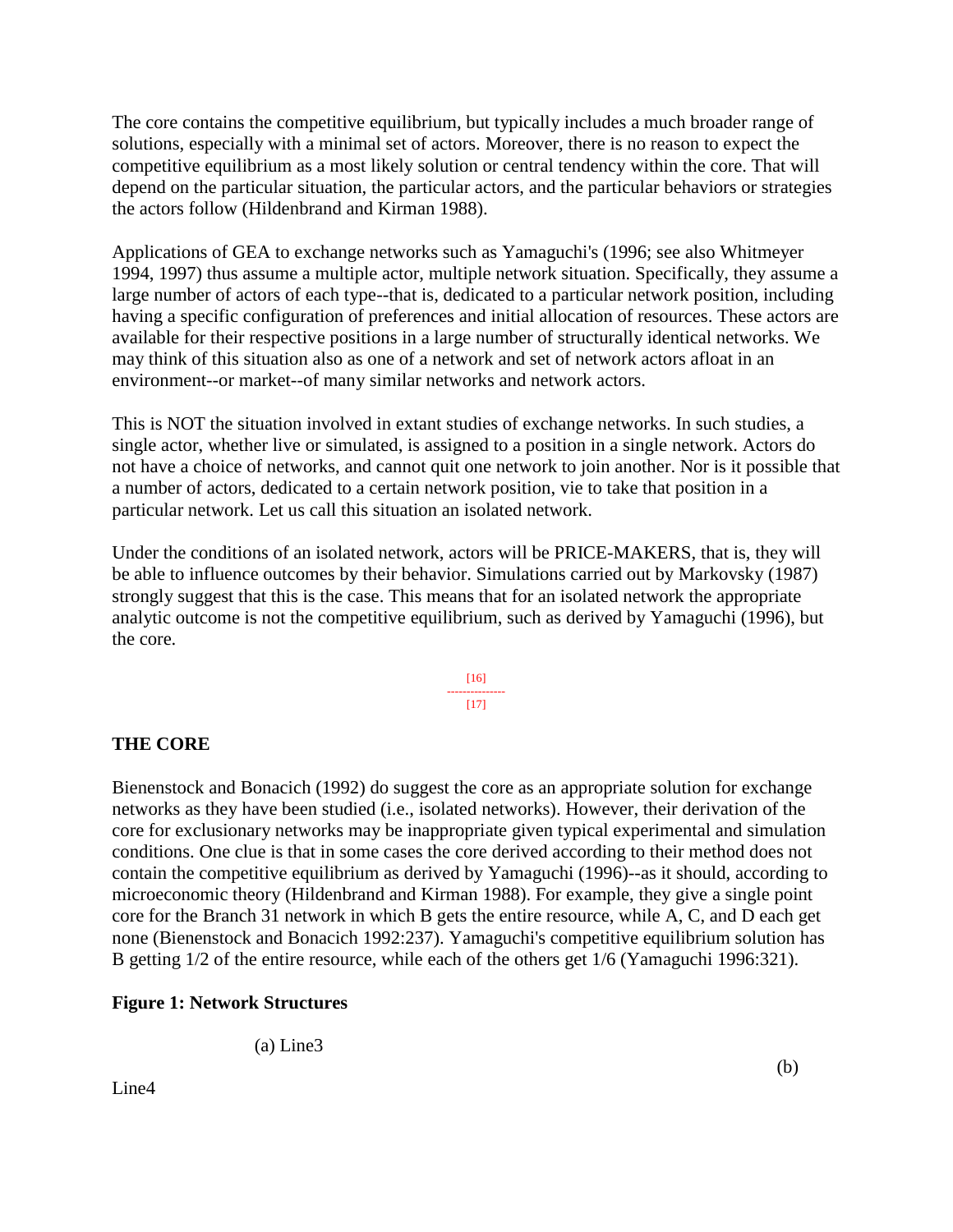

For all networks, Bienenstock and Bonacich (1992)implicitly consider the game in question to be a single experimental round, an exercise in making a single set of deals. For some networks, this can constrain the core inappropriately. This is because links in an exchange network are conceptualized to be exchange RELATIONS--ongoing situations of possible exchange (Emerson 1972). This is embodied in experimental operationalizations by running experiments for more than one round, often for upwards often rounds while not informing subjects of the number of rounds. In simulations it is embodied by the practice of using results of previous rounds to determine offers simulated actors make in the current round.

> [17] ---------------  $[18]$

The existence of important differences in outcomes between one-time and indefinitely repeated exchange situations has been well established (see, e.g., Taylor 1987). We can see this for the core by considering the simplest possible exchange network, the Line3 (see Figure 1a), where linked actors negotiate the division of 24 points and only one exchange may be completed per round. According to Bienenstock and Bonacich, for all outcomes in the core, the total outcome for a coalition of A and B will be at least 24  $(A + B \ge 24)$ , likewise for B and C, and for A, B, and C all together  $(B + C \ge 24, A + B + C \ge 24)$ . All this is saying is that, if A and B want to, they can ensure that their combined earnings are 24 points. The same is true for B and C, and in fact for all three actors together. This implies that the core consists of the solution whereby B gets 24 points per round and the others get 0.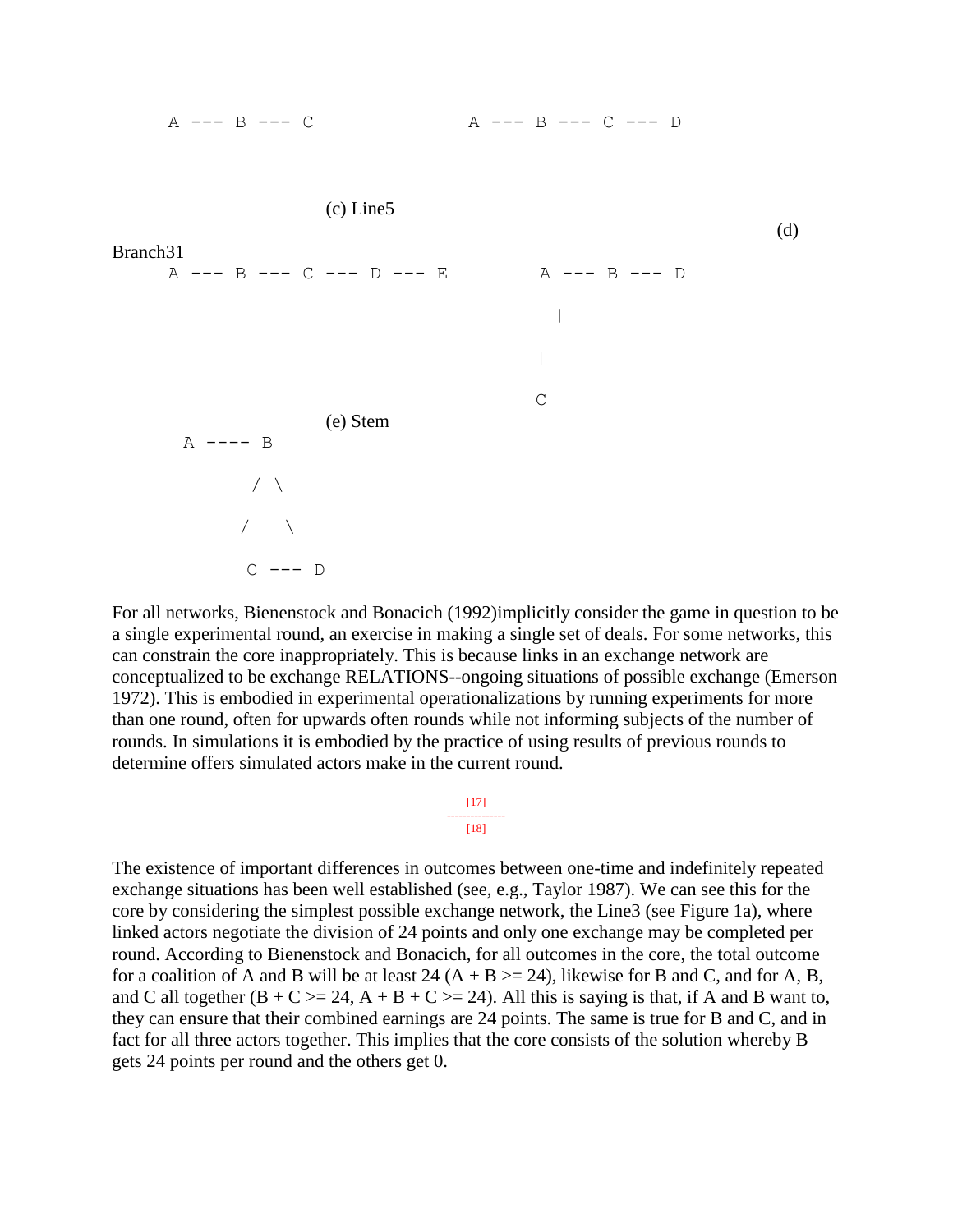However, where exchange is repeated, a coalition of A and B whereby on average  $A + B \ge 24$ implies that A and B complete an exchange each and every round. That is, to say that  $A + B \ge$ 24 is to say that the A - B coalition has the option of never failing to complete a deal. But in a situation of repeated exchange, that inequality can hold only by ruling out C as a possible exchange partner, thus effectively making the A - B relation a two-person network, a bilateral monopoly. The core of such a network consists of all outcomes whereby  $A + B = 24$ --that is, a far larger set of outcomes than simply the extreme outcome  $B = 24$  (see Coleman 1990). In order for B to keep a THREE-actor network and prevent a bilateral monopoly, B must occasionally complete a deal with C. But this will mean that as an average per round,  $A + B < 24$ . Thus the core derived by Bienenstock and Bonacich (1992) seems inappropriate for at least some networks involving repeated exchange.

Unfortunately, it is difficult to ascertain the core for a situation of repeated exchange. A leading game theorist says, "Cooperative solution concepts such as the core...do not adapt with ease to...infinite-horizon games. This is not necessarily a fault of these solutions. They address general questions involving possible cooperation without going into details concerning the dynamics of communication and bargaining or the form of cooperative agreements" (Shubik 1982:286).

Nevertheless, I suggest a possible derivation of the core for an isolated network here, alternative for some networks to that proposed by Bienenstock and Bonacich (1992). It should be noted that outcomes I give are not in terms of exchange ratios, as is common in network research, but as average outcomes over a number of rounds.

To begin with, I assume that a two-actor coalition as such is impossible in a network of repeated exchange. The two-actor coalition is the crucial coalition since the exchange rules specify that an exchange is an agreement between two actors. For a two-actor coalition to exist would mean that two actors have an arrangement which covers the entire existence, the life-span, of the network. Such an arrangement is not possible in most exchange networks as they have been operationalized. Typically, there is no mechanism by which such INSTITUTIONS can persist, no means of formalization or enforcement, for example.

What is crucial then is the strategy of individual actors. Let us define a STRONG actor as an actor who always completes a deal in any round in which no more deals can be completed. A WEAK actor is one that is not strong, that is, one that may be excluded from exchange in a round in which no more deals can be completed. Whether an actor is strong or weak will be determined by a combination of network structure and exchange rules. For example, any actor linked to an end actor, that is, any actor that has a partner for whom it is the only partner, is necessarily strong. The end actor will be weak if its partner has more exchange partners than it is allowed exchanges. Thus in all networks in Figure 1, actor B is strong, since at a minimum B is never excluded from exchange with A. A is always weak. Included in the core is always the outcome in which strong actors receive the entire negotiated resource (i.e., 24 points) each round.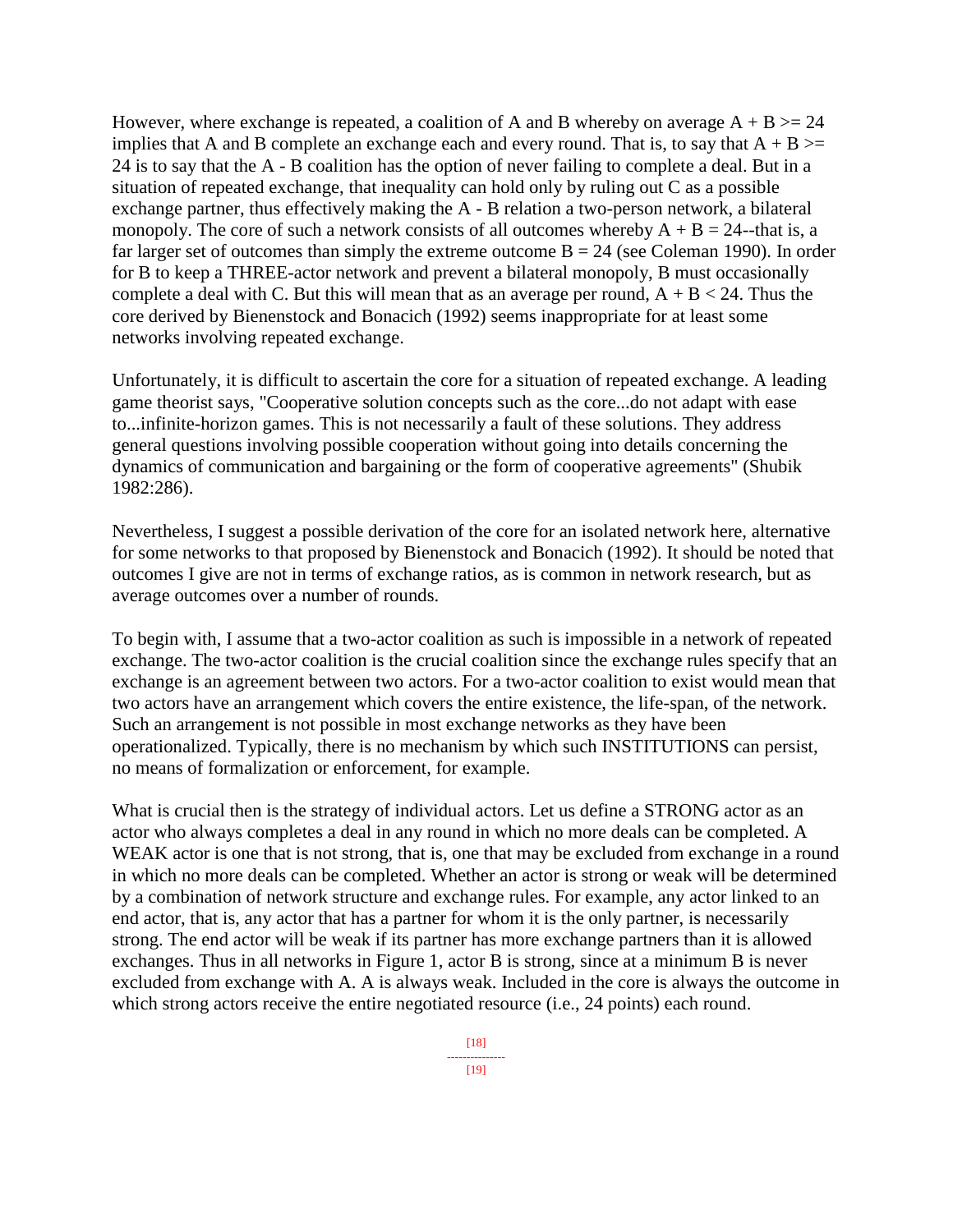However, weak actors can follow strategies too. In the Line3, Line5, and Branch31 networks, let n be the number of weak actors and m the number of strong actors. Suppose weak actors follow a strategy of never making a deal in more than m of any n consecutive rounds. Thus in the Line3 network, A and C sit out alternative rounds; in the Line5 network, A, C, and E each sit out one round out of three; in the Branch31 network, A, C, and D each sit out two out of three consecutive rounds. This means that in the rounds in which weak actors do participate, their receiving the entire negotiated resource is in the core. Thus the core of these networks consists essentially of all outcomes between the extremes of the strong actor(s) receiving the entire resource every round and the weak actors receiving the entire resource m out of n rounds.

Let us assume that a deal consists of a division of 24 points. Then, for Line3 the core is:  $A + B +$  $C = 24$ ;  $B \le 24$ ;  $A \le 24$  and  $C = 0$  one of every two consecutive rounds; and  $C \le 24$  and  $A =$ 0 one of every two consecutive rounds. The works out to the following. B can average as much as 24 points (proportionally, 1) every round, if both A and C get 0, which is possible. It is possible that every round B's partner, alternately A and C, gets 24 points, thus that B gets 0. On the other hand, while A and C can get a maximum of 24 points, it is for only one out of every two rounds, giving a maximum average of 12 points (proportionally, 1/2). Their minimum, again, is 0.

For Branch 31 the core follows from:  $A + B + C + D = 24$ ;  $B \le 24$ ;  $A \le 24$  and  $C = D = 0$  one of every three consecutive rounds;  $D \le 24$  and  $A = C = 0$  one of every three consecutive rounds; and  $C \le 24$  and  $A = D = 0$  one of every three consecutive rounds. For Line5, there are some complications with intermediate outcomes when either end actor (A or E) abstains. However, these can be elaborated easily (which I do not do here) using the core for Line4 (see table below).

The key to the core for these three networks is the weak actor strategy of sitting out rounds. This may appear not to be individually rational--but it is, for the following reason. Suppose that more than m weak actors participate in the rounds. Then, it is possible that a given weak actor will be excluded more than its fair share--i.e., more than (n - m) times every n rounds. This will lead it to make concessions to its strong partners, thus weakening and ultimately destroying the bargaining position of all weak actors, including itself. A strategy of abstention, as described here, forestalls this problem.

Let us turn to the other two networks. Both the Line4 and the Stem networks are "weak power networks" (Markovsky et al. 1993), which can be defined as networks that either have no strong actors, no weak actors, or in which it is not inevitable that a weak actor be excluded from exchange. Thus no actor should follow a strategy of sitting out some rounds, meaning in turn that repetition of exchange does not affect the core. Consequently I agree with Bienenstock and Bonacich's (1992) determination of the core for these weak power networks. In the Line4, the core is given by the solution:  $A + B = C + D = 24$  and  $B + C \ge 24$ . In the Stem network, the core is given by the solution:  $A + B = C + D = 24$ ,  $B \ge C$ , and  $B \ge D$ .

To summarize, Table 1 shows the maximum and minimum average gain per round--that is, maximum and minimum relative power--for each actor in the core for each network as a proportion of total possible points earned in the network. This can be taken as a measure of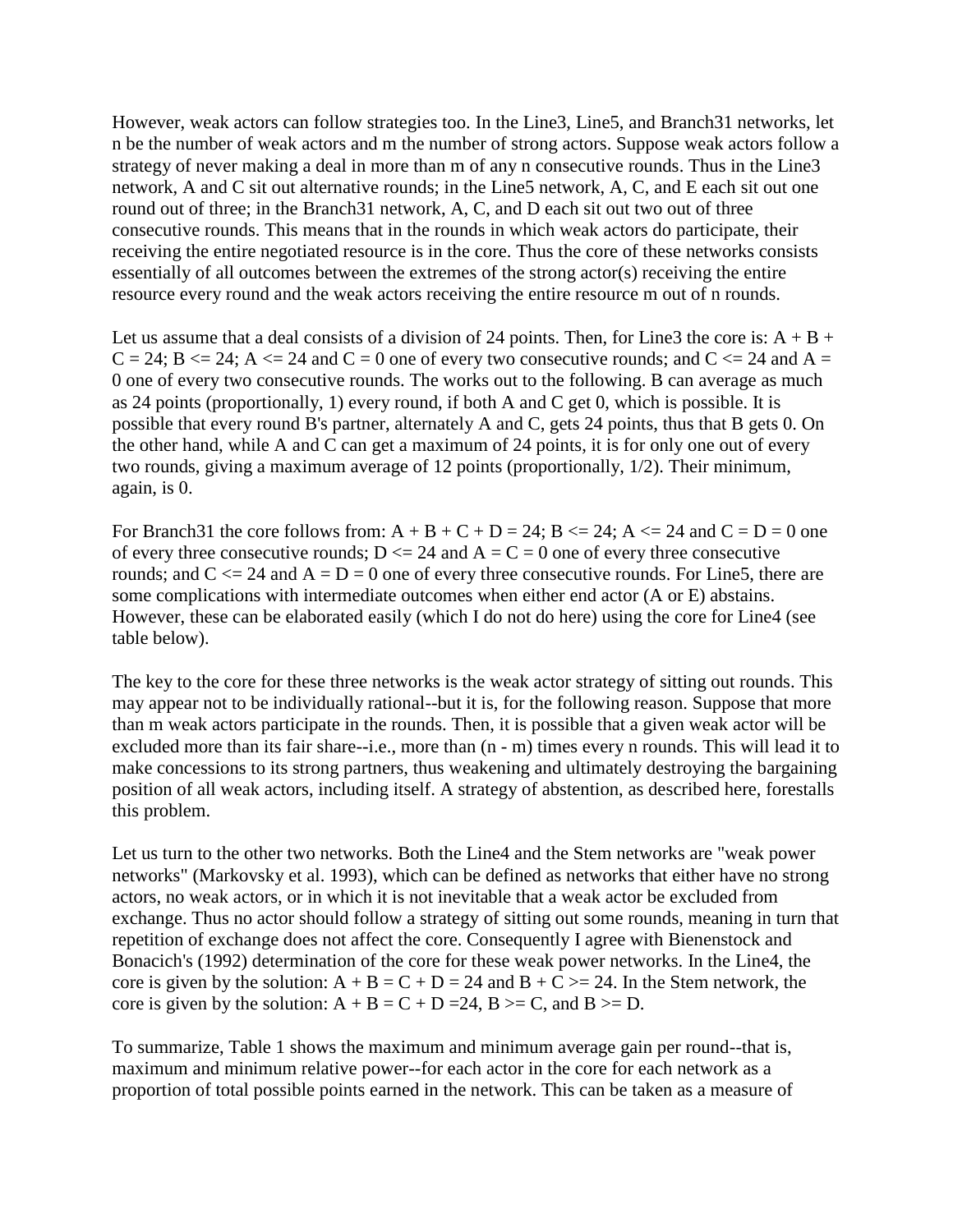relative or proportional power in the network, or of "systemic power" (Coleman 1990). Maximum and minimum average points per round, out of 24, are shown in parentheses. Positions identical due to symmetry are easily inferred, therefore not shown. For example, actor C in Line3 is identical to A, with a proportional maximum of 1/2 and minimum of 0.

> [19] --------------- [20]

|                   | <b>Actor A</b> |     | <b>Actor B</b>          |                | <b>Actor C</b> |                |
|-------------------|----------------|-----|-------------------------|----------------|----------------|----------------|
| Network:          |                |     | Max Min Max Min Max Min |                |                |                |
| Line3             | 1/2            | 0   | 1                       | 0              |                |                |
|                   | (12)           | (0) | (24)                    | (0)            |                |                |
| Line4             | 1/2            | 0   | 1/2                     | 0              |                |                |
|                   | (24)           | (0) | (24)                    | (0)            |                |                |
| Line <sub>5</sub> | 1/3            | 0   | 1/2                     | 0              | 1/3            | $\overline{0}$ |
|                   | (16)           | (0) | (24)                    | (0)            | (16)           | (0)            |
| <b>Branch31</b>   | 1/3            | 0   | 1                       | $\overline{0}$ |                |                |
|                   | (8)            | (0) | (24)                    | (0)            |                |                |
| <b>Stem</b>       | 1/4            | 0   | 1/2                     | 1/4            | 1/2            | $\overline{0}$ |
|                   | (12)           | (0) |                         | $(24)$ (12)    | (24)           | (0)            |

#### **Table 1. Actors' Maximum and Minimum Relative Power in Core for Exclusionary Networks of Figure 1 (Average Points Per Round in Parentheses)**

## **DISCUSSION AND CONCLUSIONS**

The core specifies the set of all possible exchange outcomes for rational actors, defined minimally as actors who choose better outcomes over worse outcomes. Clearly, for all isolated networks considered here the core is a large set of solutions, in which even the order of actors in terms of outcomes varies. Unlike the core proposed by Bienenstock and Bonacich (1992), the core as I have proposed it does contain both Yamaguchi's GEA results (which it should according to microeconomic theory) as well as results from experimental exchange networks.

What the size and range of the core means in terms of power and power use is the following. Arguably, network exchange studies make use of a Weberian conception of power: power is the ability to achieve one's interests (Weber 1968:926). (See Note 2.) Network structure then affects the distribution of power between network members, which is measured in empirical studies by power use. This measure is appropriate under the assumption that actors use their power somewhat efficaciously. The large size of the core tells us then that FOR ISOLATED NETWORKS, NETWORK STRUCTURE DOES NOT DETERMINE A POWER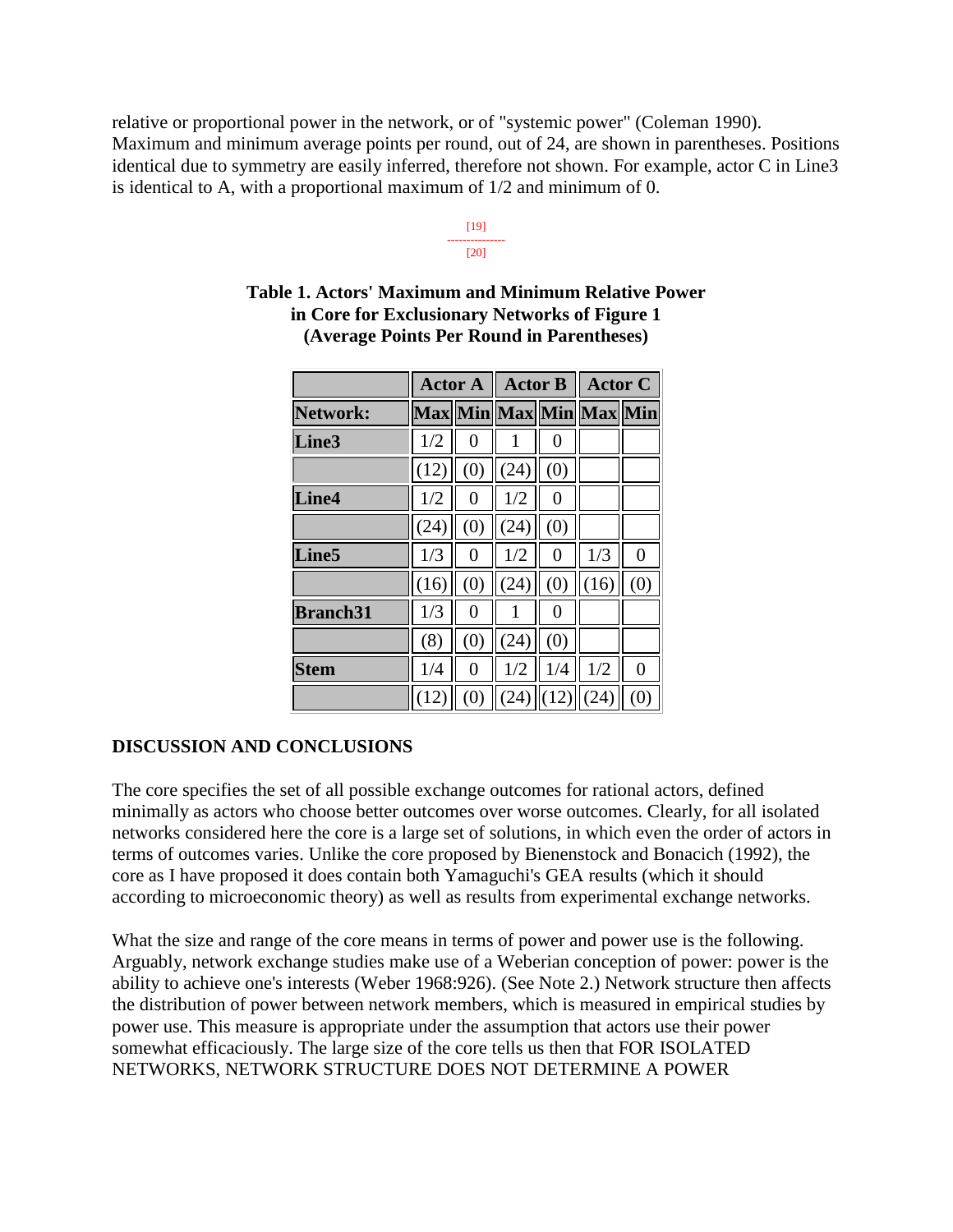DISTRIBUTION THAT IS UNIQUE OR EVEN LIES WITHIN A NARROW RANGE. This is supported also by simulation results in Markovsky (1987).

#### [20] --------------- [21]

To put it differently, the core shows that for an isolated network under a minimal assumption of actor rationality (i.e., that an actor will choose better outcome over a worse one), network structure only partially determines power. A large set of power outcomes are consistent with the assumptions. Power--the ability to achieve one's interests--is produced by a combination of network structure and the distribution of actor strategies. (See Note 3.) These strategies may be forward-looking or backward-looking (Lovaglia et al. 1995).

If empirical studies find a narrower range of outcomes for isolated networks than the core, it cannot be because of network structure directly. Rather, it is due to particular actor strategies. Thus recent studies (Lovaglia et al. 1995; Skvoretz and Zhang 1997; Thye et al. 1997) are right to focus on actor strategies. Nevertheless, results for the core for isolated networks are somewhat disquieting, for it suggests that strategic skill of subjects is a key scope condition of experiments. For example, simulations I have run suggest that the strategy of periodic participation suggested above for weak actors in strong power networks will bring them higher payoffs than subjects in those positions earn in empirical studies. This is because experimental subjects rarely or never try those strategies. If appropriately trained, of course, they would. This means there is an educational, cultural factor determining power in isolated exchange networks.

GEA solutions are appropriate for a different structural situation, one in which an exchange network and its actors are part of a larger market of networks and network actors. While Yamaguchi's GEA analysis does match many empirical results, it does so by using seemingly arbitrary values of s, rather than the theoretically appropriate value of infinity. This discrepancy is not surprising, given the different structural situation. That GEA solutions match empirical outcomes for some values of s may indicate something about what strategies are used in isolated networks.

However, these considerations suggest further that exchange network studies may be extended profitably from isolated networks to scenarios of many networks and available actors. Such scenarios may correspond better to many natural situations than does an isolated network. For example, both people and organizations often have a choice of with whom they enter into longterm relations, which networks they join; and they can change them. Firms decide on which banks they use, which suppliers, and so forth--and change them on occasion. Students choose their professors. Graduate students choose and change their advisors, and their advisors choose their graduate students.

Moreover, as discussed above, economic theory tells us that when the numbers of all types of actors increase, the efficacy of actor strategies diminishes; actors go from being price-makers to price-takers. Thus, it is in a market-like situation that actor strategies will play no part in determining their relative power. In a market-like situation (ONLY!), network structure will determine power, with no place for skill or cultural factors.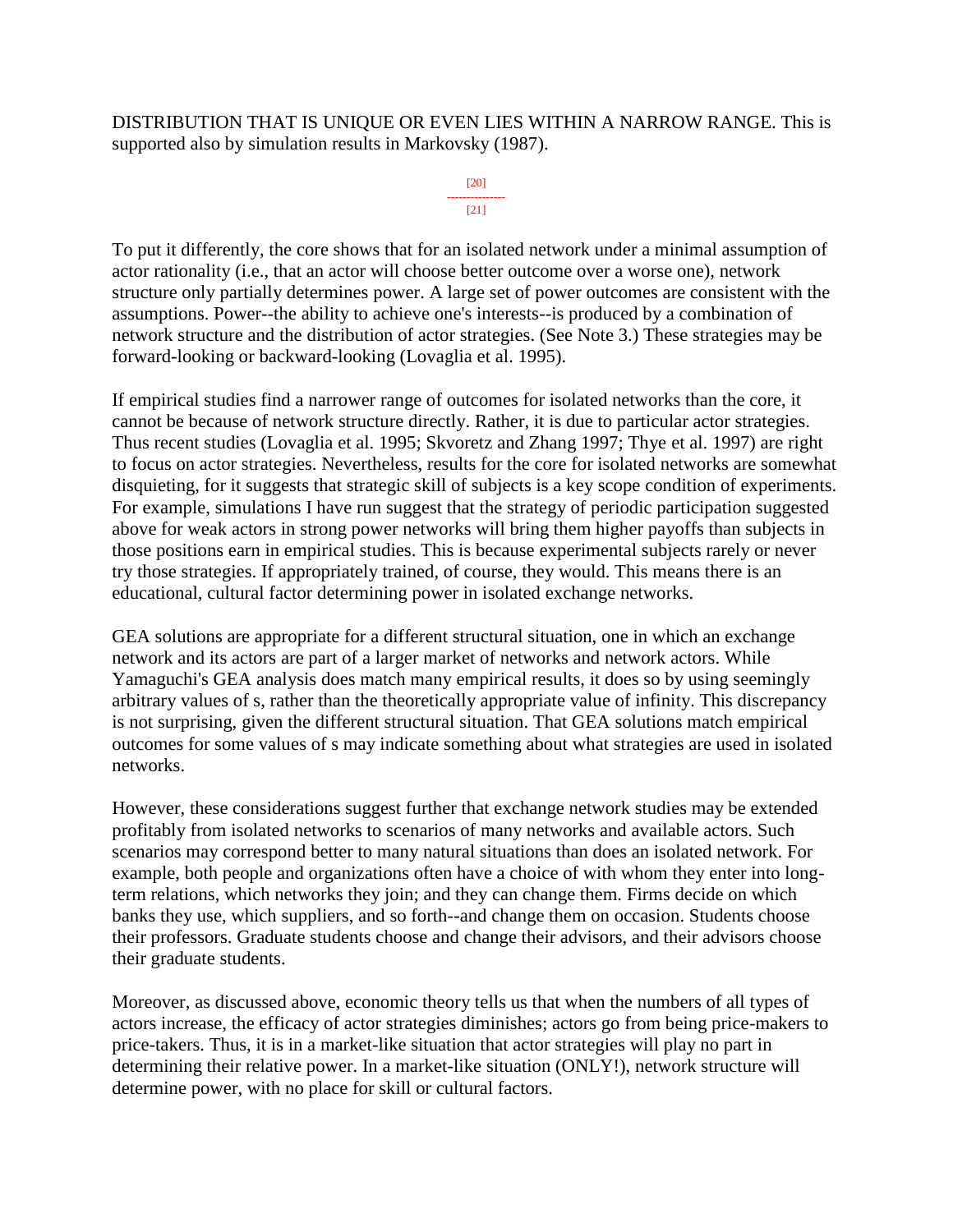#### **REFERENCES**

Bienenstock, Elisa Jayne and Phillip Bonacich. 1992. "The Core as a Solution to Exclusionary Networks." Social Networks 14:231-43.

Coleman, James S. 1990. Foundations of Social Theory. Cambridge, MA: Harvard University Press.

Emerson, Richard M. 1972. "Exchange Theory, Part I: A Psychological Basis for Social Exchange" and "Exchange Theory, Part II: Exchange Relations and Network Structures." Pp. 38- 87 in Sociological Theories in Progress, Vol. 2, edited by J. Berger, M. Zelditch Jr., and B. Anderson. Boston: Houghton Mifflin.

Hildenbrand, W. and A. P. Kirman. 1988. Equilibrium Analysis. Amsterdam, Netherlands: North-Holland.

Lovaglia, Michael J., John Skvoretz, David Willer, and Barry Markovsky. 1995. "Negotiated Exchanges in Social Networks." Social Forces 74:123-55.

Markovsky, Barry. 1987. "Toward Multilevel Sociological Theories: Simulations of Actor and Network Effects." Sociological Theory 5:101-17.

Markovsky, Barry, John Skvoretz, David Willer, Michael J. Lovaglia, and Jeffrey Erger. 1993. "The Seeds of Weak Power: Extending Network Exchange Theory." American Sociological Review 58:197-209.

Shubik, Martin. 1982. Game Theory in the Social Sciences: Concepts and Solutions. Cambridge, MA: The MIT Press.

Skvoretz, John and Pidi Zhang. "Actors' Responses to Outcomes in Exchange Networks: The Process of Power Development." Sociological Perspectives 40:183-197.

Taylor, Michael. 1987. The Possibility of Cooperation. Cambridge, UK: Cambridge University Press.

Thye, Shane, Michael Lovaglia, and Barry Markovsky. 1997. "Responses to Social Exchange and Social Exclusion in Networks." Social Forces 75:1031-1047.

Weber, Max. 1968. Economy and Society. Totowa, NJ: Bedminster Press.

Weintraub, E. Roy. 1985. General Equilibrium Analysis: Studies in Appraisal. Cambridge, UK: Cambridge University Press.